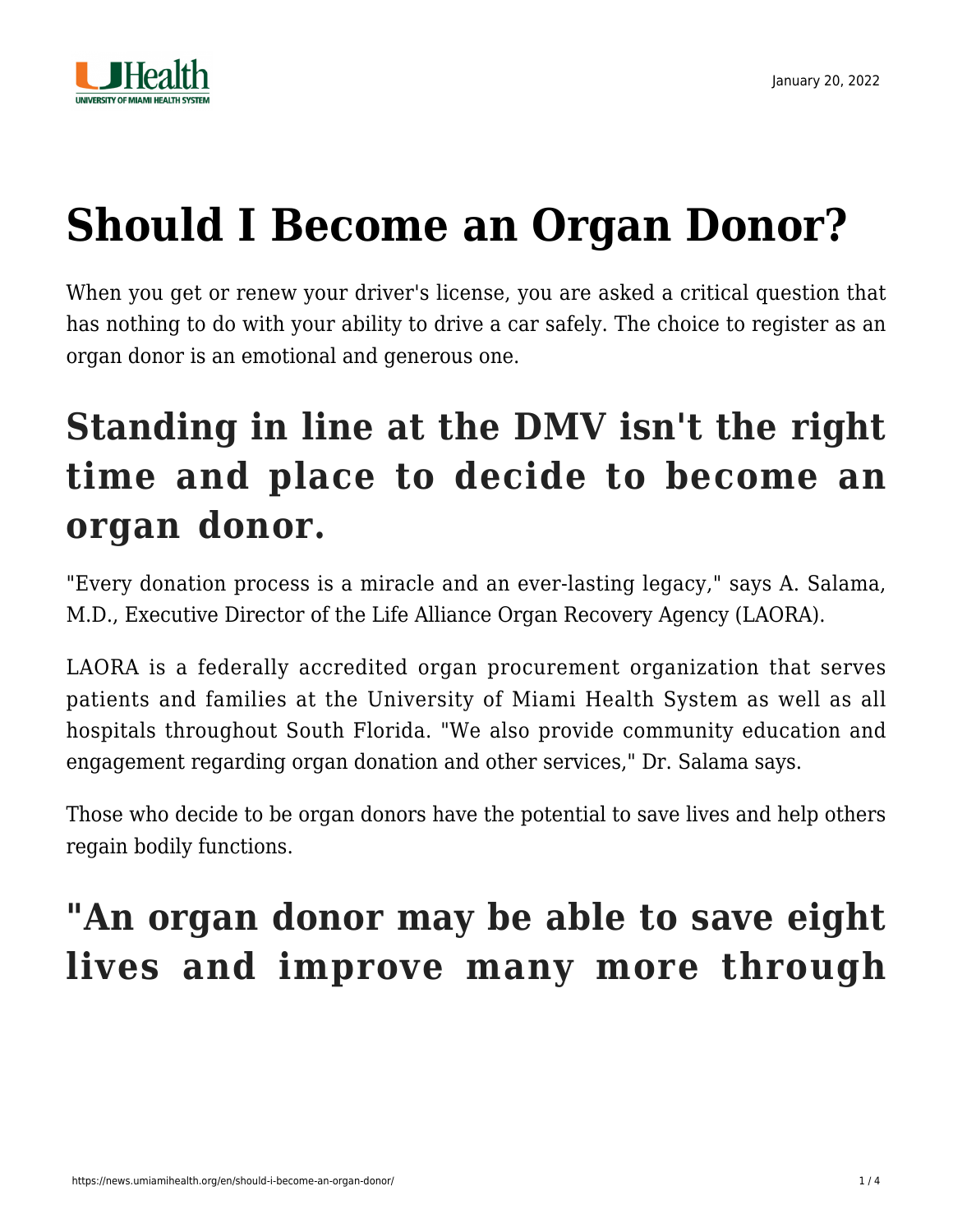

### **tissue and cornea donation," he says.**

This is true for donors of any age, including those with some medical conditions.

Many families have concerns about what happens to a donor's body through the process of organ donation. Dr. Salama reassures donors and families that "organ, tissue, and cornea donation are surgical procedures that are done with the utmost respect. We at LAORA consider the process itself sacred. Open casket viewing, religious ceremonies, and burial/cremation are routinely done after organ donation.

"It is humbling to see many family members of donor heroes volunteer as advocates for organ donation and keep the legacy of their loved ones alive."

LAORA also works to dispel misconceptions that deter community members from participating in this lifesaving program. Some fear that doing so will limit the emergency medical care they would receive if they had a near-fatal accident or condition. They may think that EMTs or other medical professionals would prioritize their viable organs over



administering life-saving treatments. "This is an unfortunate misconception and completely untrue," Dr. Salama says.

### **When hospitals treat patients with**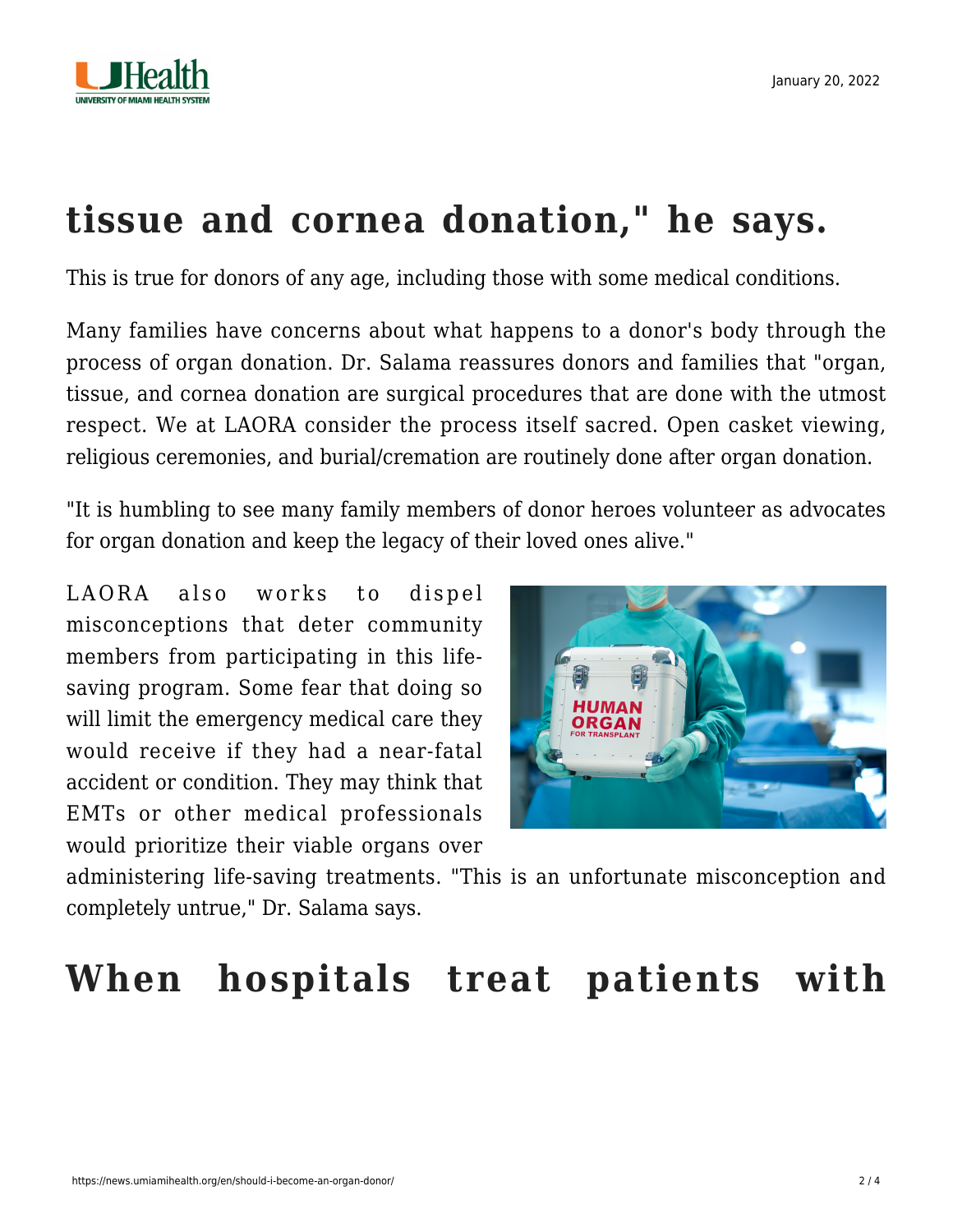

# **devastating injuries, they often consult organ procurement organizations.**

"If/when the time comes for the hospital team to engage the patient's family in an end-of-life discussion, LAORA or another organ procurement organization discusses with the family if organ donation would fit the legacy of their loved one."

When someone is on life-support or dies unexpectedly, loved ones may be left with a difficult decision. In this situation, many families decline to authorize organ donation. Making your end-of-life wishes clear and official when you're well can relieve your family of that added stress and guarantee that your desire to donate is honored.

Living organ donation is another option for those interested in helping meet the tremendous national need for kidney, liver, and other full and partial organ transplants. This process takes place at transplant centers without the involvement of organ procurement organizations.

Suppose you didn't register as an organ donor when you got your driver's license. In that case, you can still sign up with your local tax collection organization or, if you're a Florida resident, at [Donate Life Florida](http://donatelifeflorida.org/). "When you register to be an organ donor and become someone's miracle, please also make your wishes known to your loved ones," Dr. Salama says. Your status will appear on your driver's license.

Dana Kantrowitz is a contributing writer for UMiami Health News.